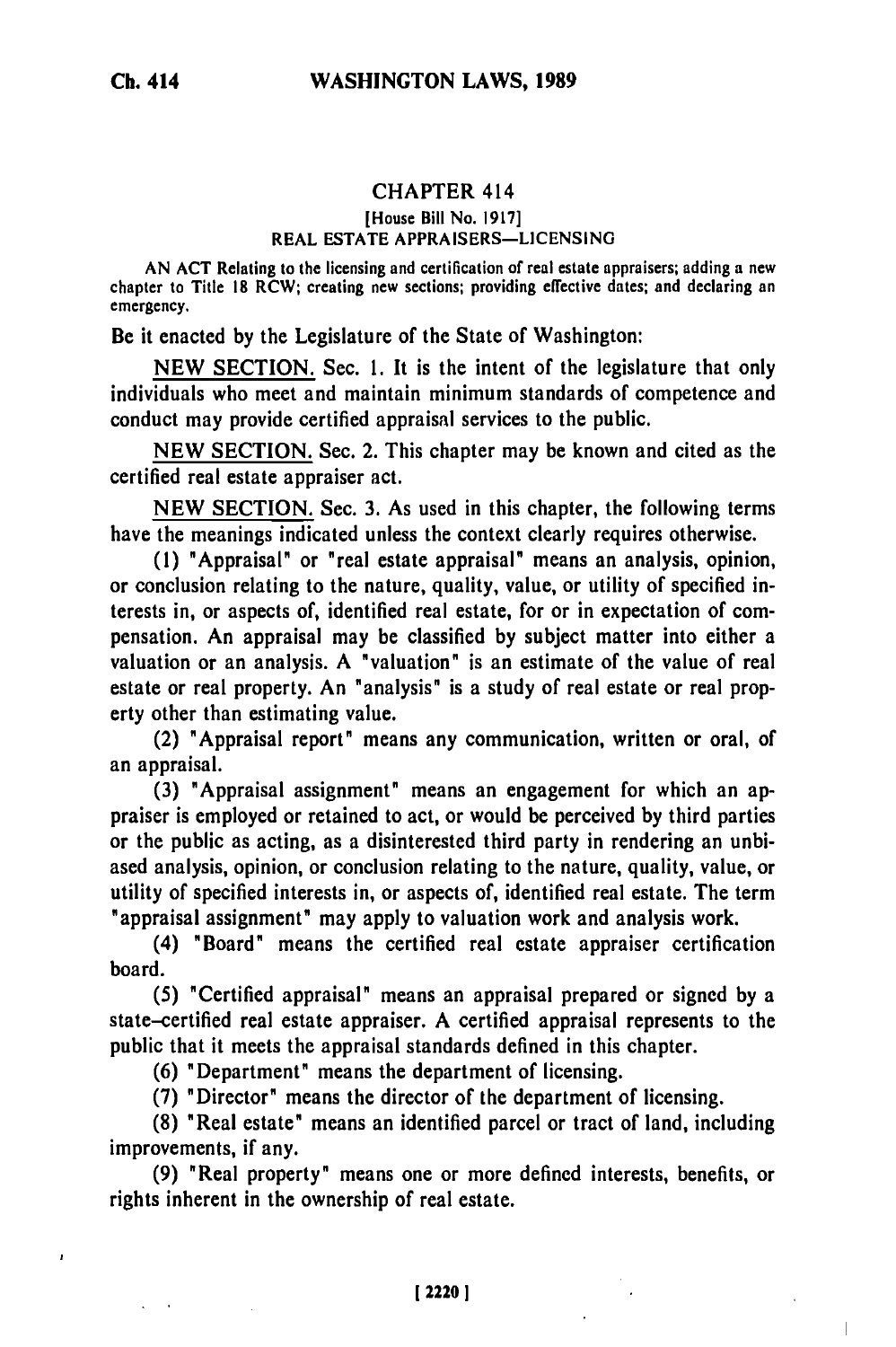**(10)** "Specialized appraisal services" means all appraisal services which do not fall within the definition of appraisal assignment. The term "specialized appraisal service" may apply to valuation work and to analysis work. Regardless of the intention of the client or employer, if the appraiser would be perceived **by** third parties or the public as acting as a disinterested third party in rendering an unbiased analysis, opinion, or conclusion, the work is classified as an appraisal assignment and not a specialized appraisal service.

**(HI)** "State-certified real estate appraiser" means a person who develops and communicates real estate appraisals and who holds a valid certificate issued to him or her for either general or residential real estate under this chapter. **A** state-certificated real estate appraiser may designate or identify an appraisal rendered **by** him or her as a "certified appraisal" and indicate which type of certification is held.

**NEW SECTION.** Sec. 4. **(1)** No person, other that a state-certified real estate appraiser, may assume or use that title or any title, designation, or abbreviation likely to create the impression of certification as a real estate appraiser **by** this state. **A** person who is not certified under this chapter shall not describe or refer to any appraisal or real estate located in this state **by** the term "certified."

(2) This section does not preclude a person who is not certified as a state-certified real estate appraiser from appraising real estate in this state for compensation.

*\*NEW SECTION. Sec. 5. There is established a real estate appraiser certification board which shall consist of seven members, two of whom are public members and five of whom are real estate appraisers.*

*The governor shall appoint the members of the real estate appraiser certification board.*

*Each of the real estate appraiser members first appointed to the board shall possess a minimum of ten years of active experience as a real estate appraiser, and shall be appointed from a cross-section of real estate appraisal organizations.*

*Each real estate appraiser member of the board appointed after July 1, 1990, must be a state-certified real estate appraiser under this chapter at the time of appointment and during the entire term. At least two members of the board shall be state-certified general real estate appraisers. At least one member of the board* **shall** *be a state-certified residential real estate appraiser. The term of each member of the board shall be three years, except that, of the members first appointed, one shall serve for three years, three shall serve for two years, and three shall serve for one year. Upon the expiration of a term, a member of the board continues to hold office until the appointment of a successor. No person shall serve as a member of the board for more than two consecutive terms. The governor may remove a member for cause.*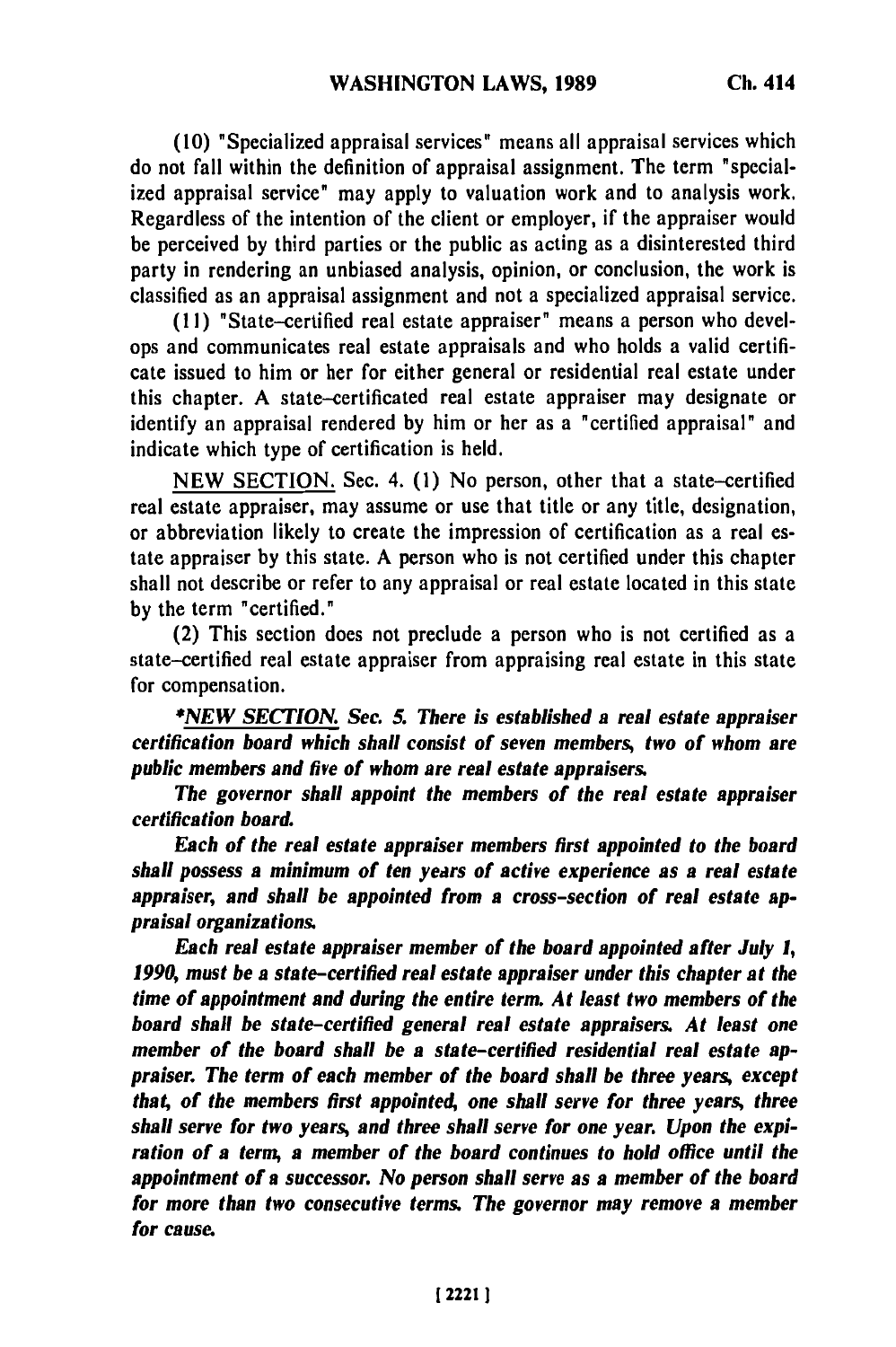*The public members of the board shall not be engaged in the practice of real estate appraising.*

*The governor shall appoint one of the members as a chairperson. The chairperson serves at the pleasure of the governor.*

*The board shall meet at least once a year or as necessary to conduct board business upon the call of the chairperson at times and places as the chairperson shall designate.*

*A quorum of the hoard shall be five members.*

*Members of the board shall receive compensation under RCW 43.03- .240 and shall be reimbursed for travel expenses under RCW 43.03.050 and 43.03.060.*

\*Sec. **5** was vetoed, see message at end of chapter.

*\*NEW SECTION. Sec. & The real estate appraiser certification board provides technical assistance to the director relating to real estate appraisal standards and real estate appraiser qualifications and has the following responsibilities, powers, and duties:*

*(1) To recommend to the director the experience, education, and examination requirements that are appropriate for each classification of statecertified real estate appraiser,*

*(2) To recommend to the director the examination specifications, and the minimum scaled score required to pass the certification examinations for each classification of certification required by this chapter,*

*(3) To make recommendations to the director regarding continuing education requirements; and*

*(4) To conduct administrative hearings, as requested by the director, in connection with disciplinary proceedings under this chapter.*

\*Sec. **6** was vetoed, see message at end of chapter.

**NEW** SECTION. Sec. 7. The director shall have the following powers and duties:

**(1)** To adopt rules in accordance with chapter 34.05 RCW necessary to implement this chapter;

(2) To receive and approve applications for certification as a statecertified real estate appraiser under this chapter; to establish appropriate administrative procedures for the processing of such applications; to issue certificates to qualified applicants pursuant to the provisions of this chapter; and to maintain a register of the names and addresses of individuals who are currently certified under this chapter;

(3) To provide administrative assistance to the real estate appraiser certification board to enable the board to carry out its responsibilities under this chapter;

(4) To solicit bids and enter into contracts with educational testing services or organizations for the preparation of questions and answers for certification examinations;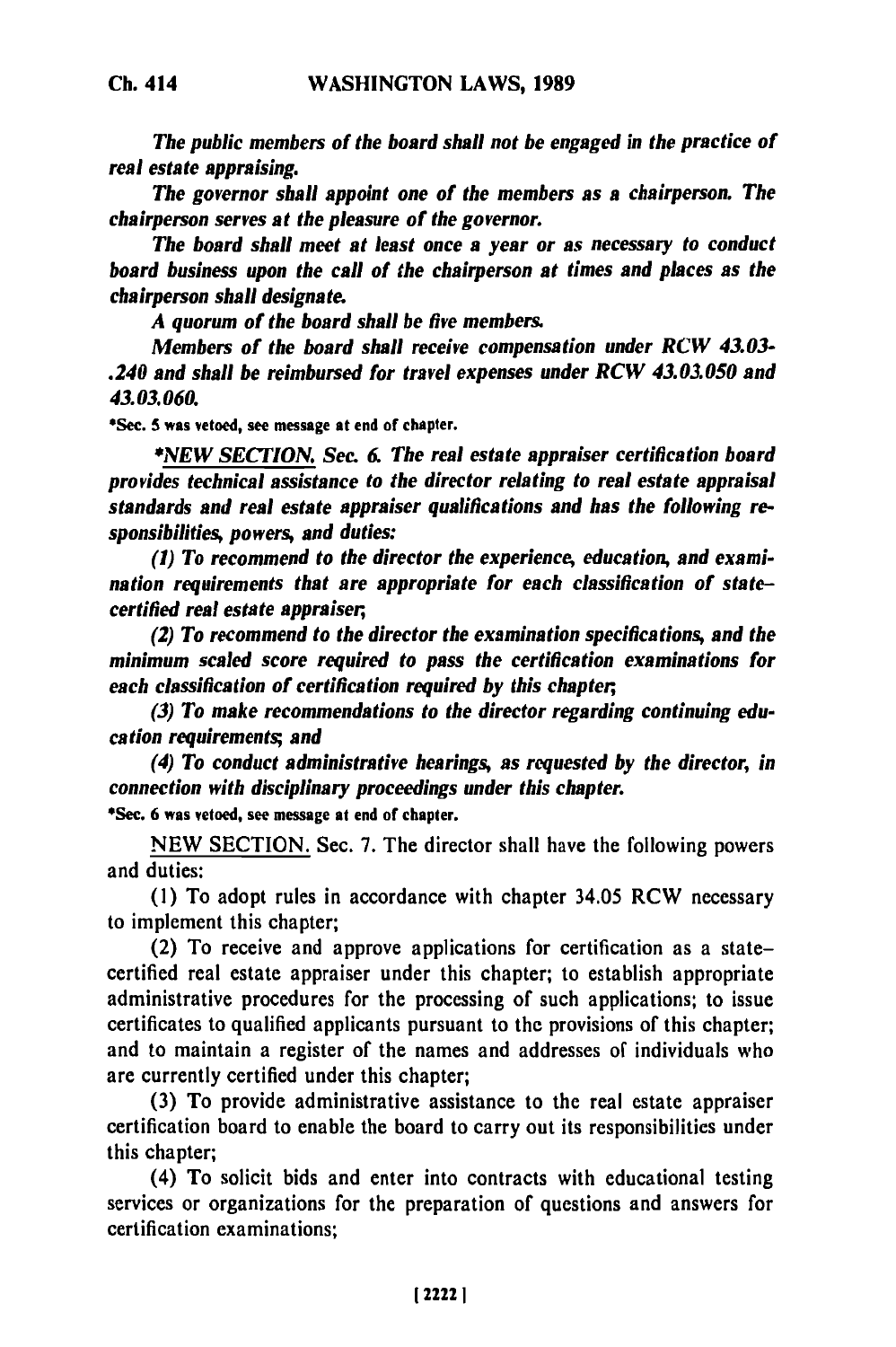**(5) To** administer or contract for administration of certification examinations at locations and times as may be required to carry out the responsibilities under this chapter;

**(6)** To consider recommendations **by** the real estate appraiser certification board relating to the experience, education, and examination requirements for each classification of state-certified appraiser;

**(7)** To impose continuing education requirements as a prerequisite to renewal of certification;

**(8)** To consider recommendations **by** the real estate appraiser certification board relating to standards of professional appraisal practice in the enforcement of this chapter;

**(9)** To issue an annual statement describing the receipts and expenditures in the administration of this chapter during each fiscal year;

**(10)** To establish appropriate administrative procedures for disciplinary proceedings conducted pursuant to the provisions of this chapter;

**(11)** To compel the attendance of witnesses and production of books, documents, records, and other papers; to administer oaths; and to take testimony and receive evidence concerning all matters within their jurisdiction. These powers may be exercised directly **by** the director or the director's authorized representatives acting **by** authority of law;

(12) To employ such professional, clerical, and technical assistance as may be necessary to properly administer the work of the director;

**(13)** To establish forms necessary to administer this chapter; and

(14) To do all other things necessary to carry out the provisions of this chapter and minimally meet the requirements of federal guidelines regarding state certification of appraisers that the director determines are appropriate for state-certified appraisers in this state.

**NEW SECTION.** Sec. **8.** The director, members of the board, or individuals acting on their behalf are immune from suit in any action, civil or criminal, based on any acts performed in the course of their duties except for their intentional or willful misconduct.

**NEW SECTION.** Sec. **9.** The director shall establish fees **by** rule, under RCW 43.24.086 and chapter 34.05 RCW and establish collection procedures for the fees.

**NEW SECTION.** Sec. **10. (1)** Applications for examinations, original certification, and renewal certification shall be made in writing to the department on forms approved **by** the director. Applications for original and renewal certification shall include a statement confirming that the applicant shall comply with applicable rules and regulations and that the applicant understands the penalties for misconduct.

(2) The appropriate fees shall accompany all applications for examination, reexamination, original certification, and renewal certification.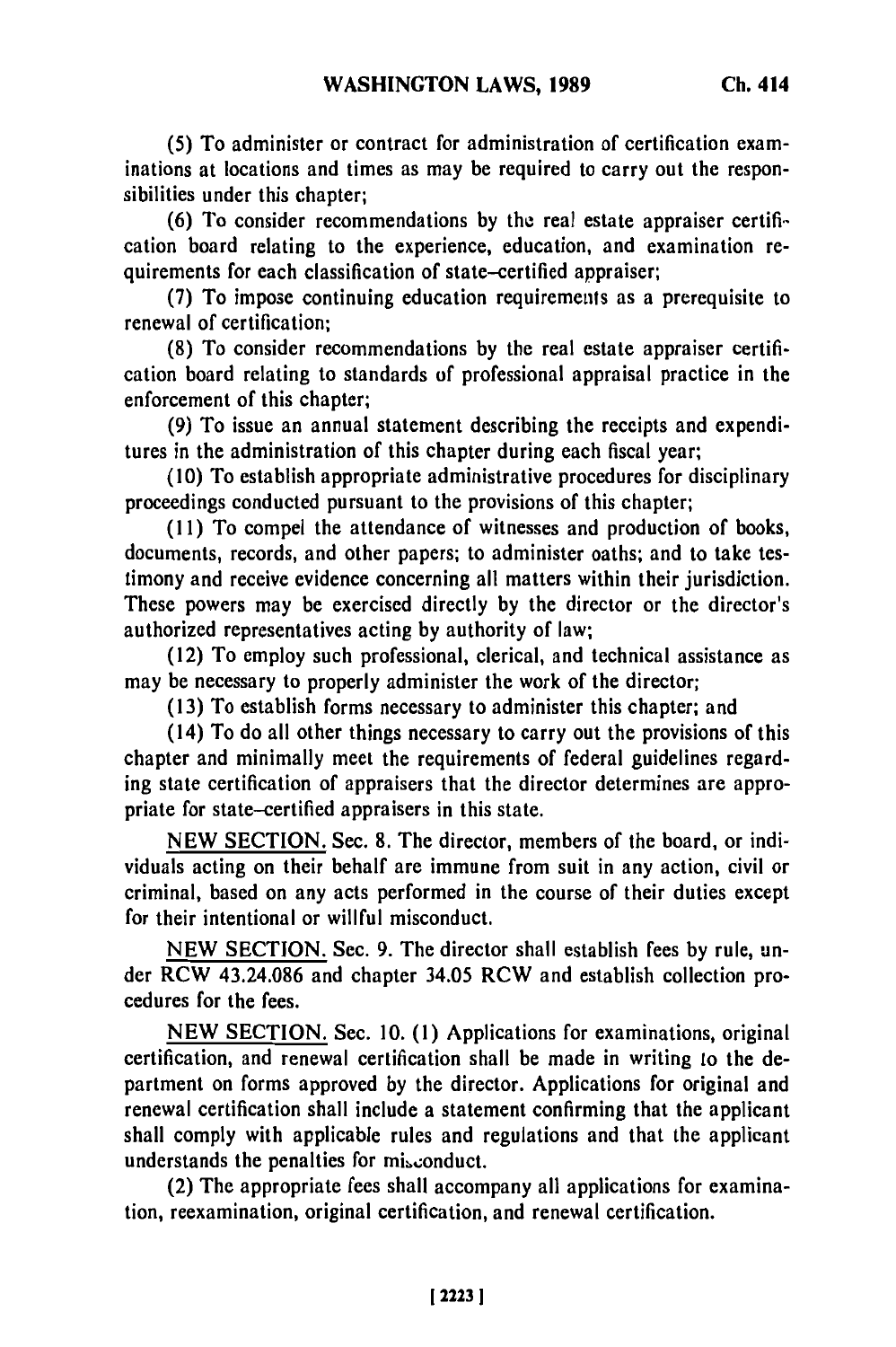**WASHINGTON** LAWS, **1989 Ch. 414**

NEW SECTION. Sec. **11.** There shall be two categories of state-certified real estate appraisers:

**(1)** The state-certified residential real estate appraiser classification shall consist of those persons meeting the requirements for appraisal of residential real property of one to four units.

(2) The state-certified general real estate appraiser classification shall consist of those persons meeting the requirements for certification relating to the appraisal of all types of real property.

**NEW SECTION.** Sec. 12. **(1)** As a prerequisite to taking the examination for certification as a state-certified general real estate appraiser, an applicant shall present evidence satisfactory to the director that he or she has successfully completed the education requirements adopted **by** the director.

(2) As a prerequisite to taking the examination for certification as a state-certified residential real estate appraiser, an applicant shall present evidence satisfactory to the director that he or she has successfully completed the education requirements adopted **by** the director.

**(3)** The education requirements of subsections **(1)** and (2) of this section may be waived **by** the director if the applicant presents evidence to the satisfaction of the director that the applicant was practicing as a real estate appraiser in the state of Washington on the effective date of this section.

**NEW SECTION.** Sec. **13.** As a prerequisite to taking the examination for certification as a state-certified real estate appraiser, an applicant must meet the experience requirements adopted **by** the director.

**NEW** SECTION. Sec. 14. An original certification as a state-certified real estate appraiser shall be issued to persons who have satisfactorily passed a written examination as adopted **by** the director.

**NEW** SECTION. Sec. **15.** Every applicant for certification who is not a resident of this state shall submit, with the application for certification, an irrevocable consent that service of process upon him or her may **be** made **by** service on the director if, in an action against the applicant in a court of this state arising out of the applicant's activities as a state-certified real estate appraiser, the plaintiff cannot, in the exercise of due diligence, obtain personal service upon the applicant.

**NEW SECTION.** Sec. **16.** An applicant for certification who is currently certified and in good standing under the laws of another state may obtain a certificate as a Washington state-certified real estate appraiser without being required to satisfy the examination requirements of this chapter if: The director determines that the certification requirements are substantially similar to those found in Washington state; and that the other state has a written reciprocal agreement to provide similar treatment to holders of Washington state certificates.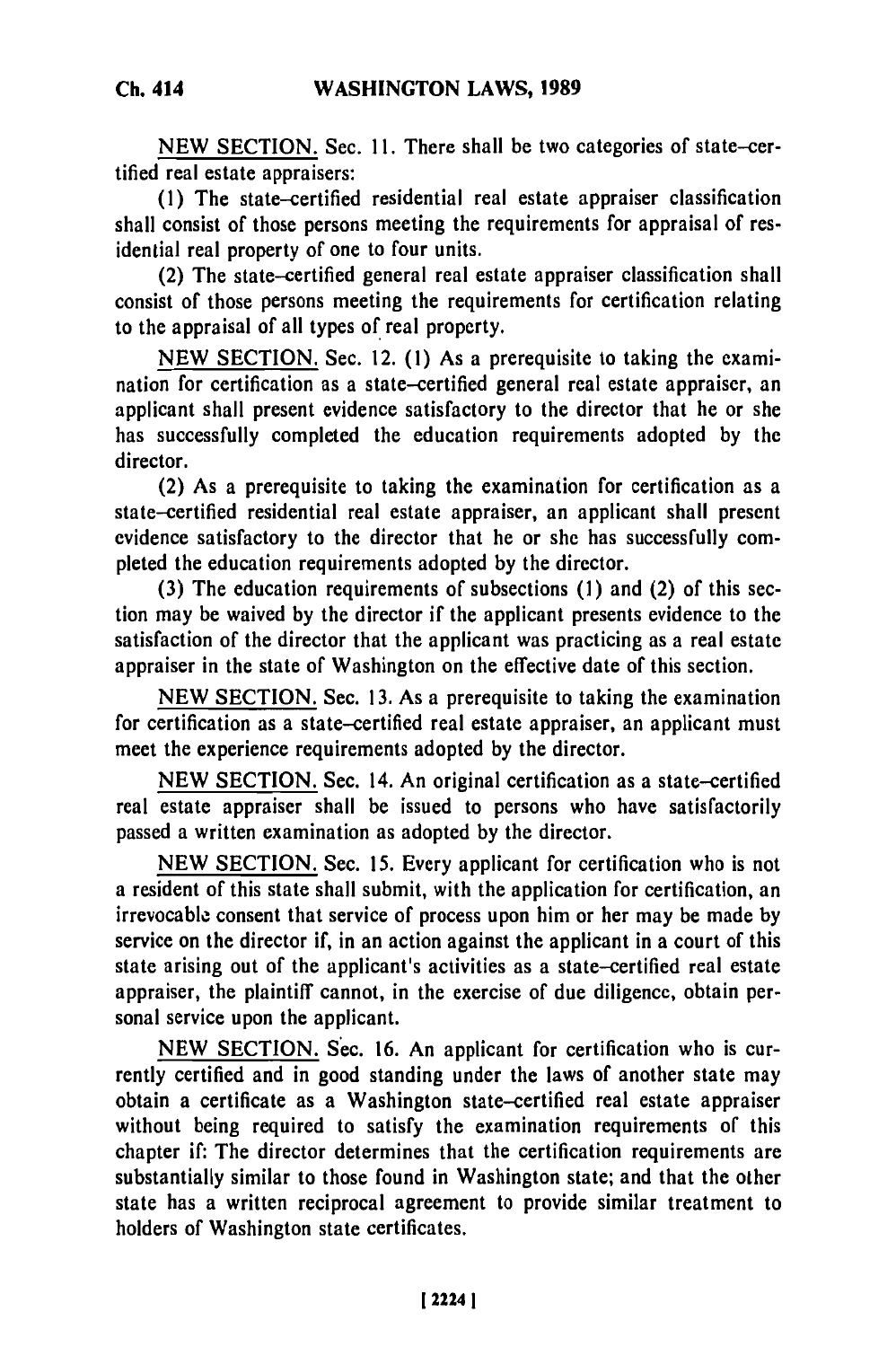**NEW SECTION.** Sec. **17. (1)** Each original and renewal certificate shall be for a period of two years.

(2) To be renewed as a state-certified real estate appraiser, the holder of a valid certificate shall apply and pay the prescribed fee to the director no earlier than one hundred twenty days prior to the expiration date of the certificate and shall demonstrate satisfaction of any continuing education requirements.

**(3) If** a person fails to renew a certificate prior to its expiration, the person may obtain a renewal certificate **by** satisfying all of the requirements for renewal and paying late renewal fees.

**NEW SECTION.** Sec. **18. (1) A** certificate issued under this chapter shall bear the signature or facsimile signature of the director and a certificate number assigned **by** the director.

(2) Each state-certified real estate appraiser shall place his or her certificate number adjacent to or immediately below the title "state-certified residential real estate appraiser" or "state-certified general real estate appraiser" when used in an appraisal report or in a contract or other instrument used **by** the certificate holder in conducting real property appraisal activities.

**NEW SECTION.** Sec. **19. (1)** The term "state-certified real estate appraiser" may only be used to refer to individuals who hold the certificate and may not be used following or immediately in connection with the name or signature of a firm, partnership, corporation, or group, or in such manner that it might be interpreted as referring to a firm, partnership, corporation, group, or anyone other than an individual holder of the certificate.

(2) No certificate may be issued under this chapter to a corporation, partnership, firm, or group. This shall not be construed to prevent a statecertified appraiser from signing an appraisal report on behalf of a corporation, partnership, firm, or group practice.

**NEW SECTION.** Sec. 20. An application for certification or recertification may be denied, and the certification of any state-certified real estate appraiser may be revoked, suspended, or otherwise disciplined in accordance with the provisions of this chapter, for any of the following acts or omissions:

**(1)** Failing to meet the minimum qualifications for state certification established **by** or pursuant to this chapter;

(2) Procuring or attempting to procure state certification under this chapter **by** knowingly making a false statement, knowingly submitting false information, or knowingly making a material misrepresentation on any application filed with the director;

**(3)** Paying money other than the fees provided for **by** this chapter to any employee of the director or the board to procure state certification under this chapter;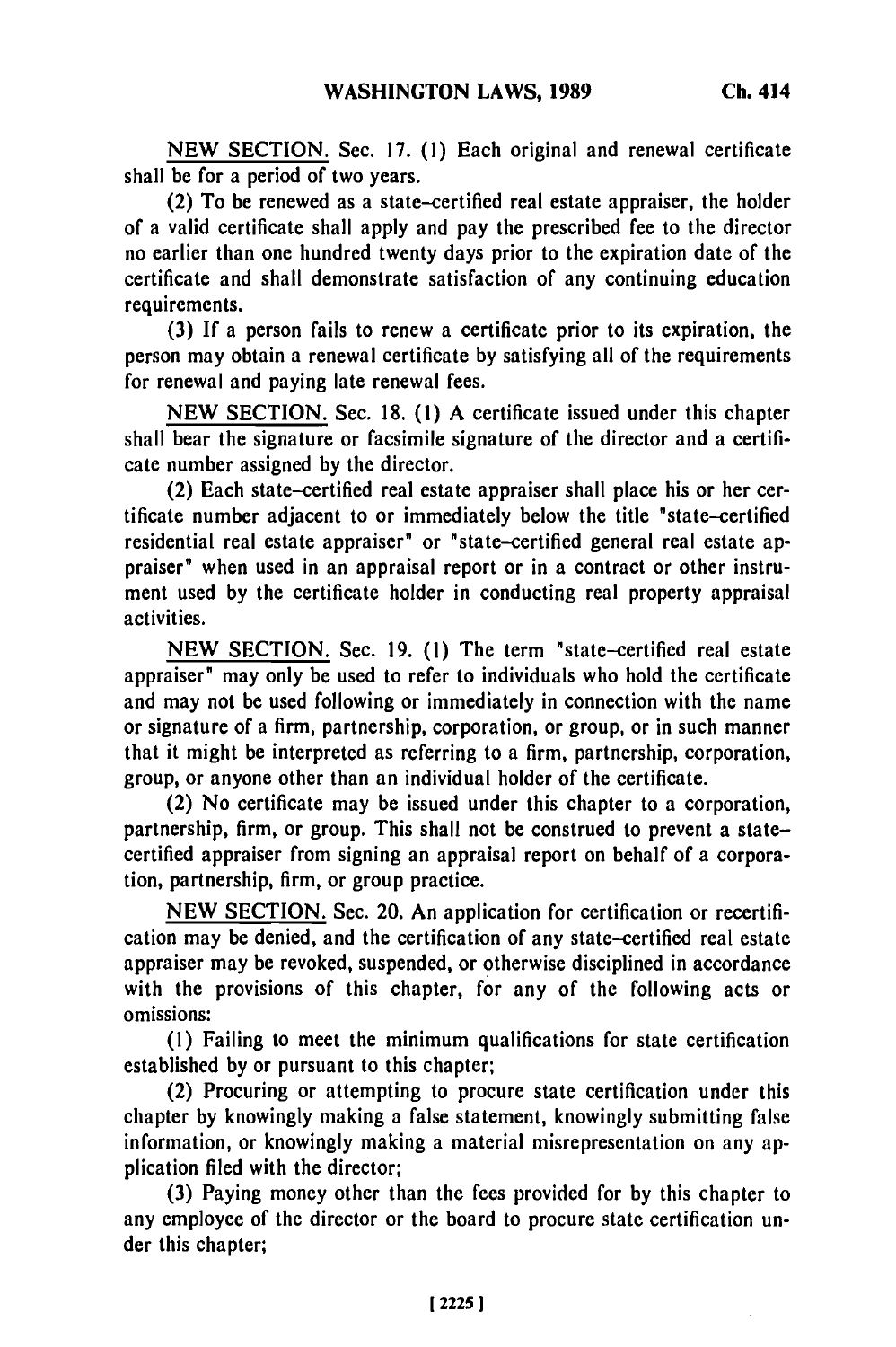(4) Failure or refusal without good cause to exercise reasonable diligence in developing an appraisal, preparing an appraisal report, or communicating an appraisal;

**(5)** Negligence or incompetence in developing an appraisal, preparing an appraisal report, or communicating an appraisal;

**(6)** Continuing to act as a certified real estate appraiser when his or her certificate is on an expired status;

**(7)** Failing, upon demand, to disclose any information within his or her knowledge to, or to produce any document, book, or record in his or her possession for inspection of the director or the director's authorized representatives acting **by** authority of law; and

**(8)** Violating any provision of this chapter or any lawful rule or regulation made **by** the director pursuant thereto.

**NEW SECTION.** Sec. 21. The director may investigate the actions of a state-certified real estate appraiser or an applicant for certification or recertification. Upon receipt of information indicating that a state-certified real estate appraiser under this chapter may have violated this chapter, the director shall cause one or more of the staff investigators to make an investigation of the facts to determine whether or not there is admissible evidence of any such violation. **If** technical assistance is required, a staff investigator may consult with not more than one of the appraiser members of the board. **If** an appraiser member of the board is consulted and renders assistance in an investigation, the appraiser member is excused from service on the board in connection with any administrative hearing that may result from such investigation.

In any investigation made **by** the director's investigative staff, the director shall have the power to compel the attendance of witnesses and the production of books, documents, records, and other papers, to administer oaths, and to take testimony and receive evidence concerning all matters within the director's jurisdiction.

If the director determines, upon investigation, that a state-certified real estate appraiser under this chapter has violated this chapter, a statement of charges shall be prepared and served upon the state-certified real estate appraiser. This statement of charges shall require the accused party to file an answer to the statement of charges within twenty days of the date of service.

In responding to a statement of charges, the accused party may admit to the allegations, deny the allegations, or otherwise plea. Failure to make a timely response shall be deemed an admission of the allegations contained in the statement of charges.

**NEW SECTION.** Sec. 22. The administrative hearing on the allegations in the statement of charges may be heard **by** the board or an administrative law judge appointed under chapter 34.12 RCW at the time and place prescribed **by** the director and in accordance with the provisions of the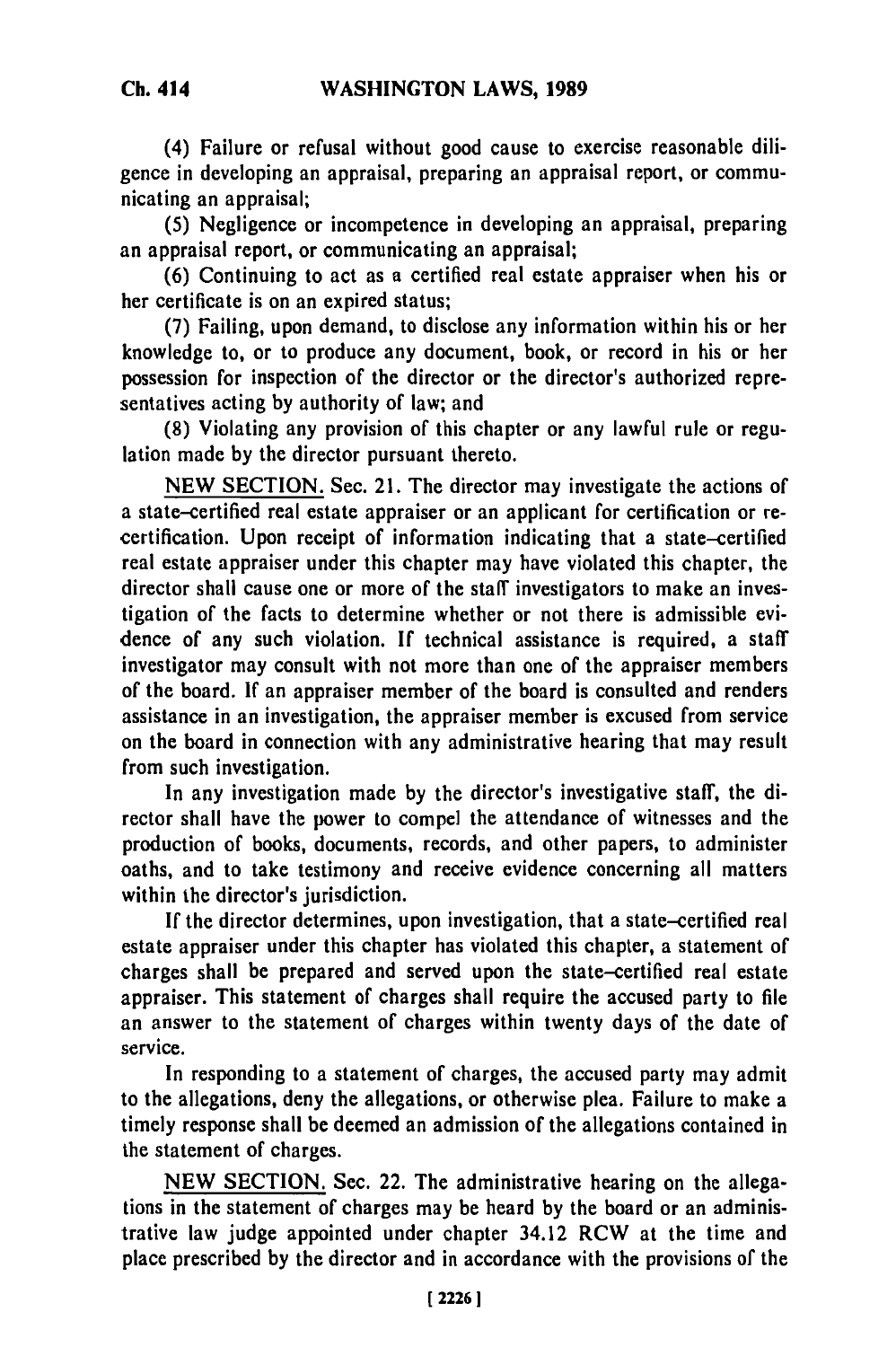administrative procedure act, chapter 34.05 RCW. **If** the board or the administrative law judge determines that a state-certified real estate appraiser is guilty of a violation of any of the provisions of this chapter, a formal decision shall be prepared that contains findings of fact and recommendations to the director concerning the appropriate disciplinary action to be taken.

In such event the director shall enter an order to that effect and shall file the same in his or her office and immediately mail a copy thereof to the affected party at the addresses of record with the department. Such order shall not be operative for a period of ten days from the date thereof. Any licensee or applicant aggrieved **by** a final decision **by** the director in an adjudicative proceeding whether such decision is affirmative or negative in form, is entitled to a judicial review in the superior court under the provisions of the administrative procedure act, chapter 34.05 RCW.

**NEW** SECTION. Sec. **23.** The attorney general shall render to the director and board opinions upon all questions of law relating to the construction or interpretation of this chapter, or arising in the administration thereof that may be submitted **by** the director or board, and shall act as attorney for the director and board in all actions and proceedings brought **by** or against the director and board under or pursuant to any provisions of this chapter.

**NEW SECTION.** Sec. 24. Sections 2 through **23** of this act shall constitute a new chapter in Title **18** RCW.

**NEW SECTION.** Sec. **25. If** specific funding for the purposes of this act, referencing this act **by** bill number, is not provided **by** June **30, 1989,** in the omnibus appropriations act, this act shall be null and void.

**NEW** SECTION. Sec. 26. **If** any provision of this act or its application to any person or circumstance is held invalid, the remainder of the act or the application of the provision to other persons or circumstances is not affected.

NEW SECTION. Sec. 27. (1) Sections 2, 3, 5 through 8, and 26 of this act are necessary for the immediate preservation of the public peace, health, or safety, or support of the state government and its existing public institutions, and shall take effect July 1, 1989.

(2) Sections 1, 4, and 9 through 22 of this act shall take effect July **1,** 1990.

Passed the House April 21, 1989.

Passed the Senate April 21, 1989.

Approved by the Governor May 13, 1989, with the exception of certain items which were vetoed.

Filed in Office of Secretary of State May **13,** 1989.

Note: Governor's explanation of partial veto is as follows:

**'I** am returning herewith, without my approval as to sections 5 and **6,** Engrossed House Bill No. 1917 entitled:

×,